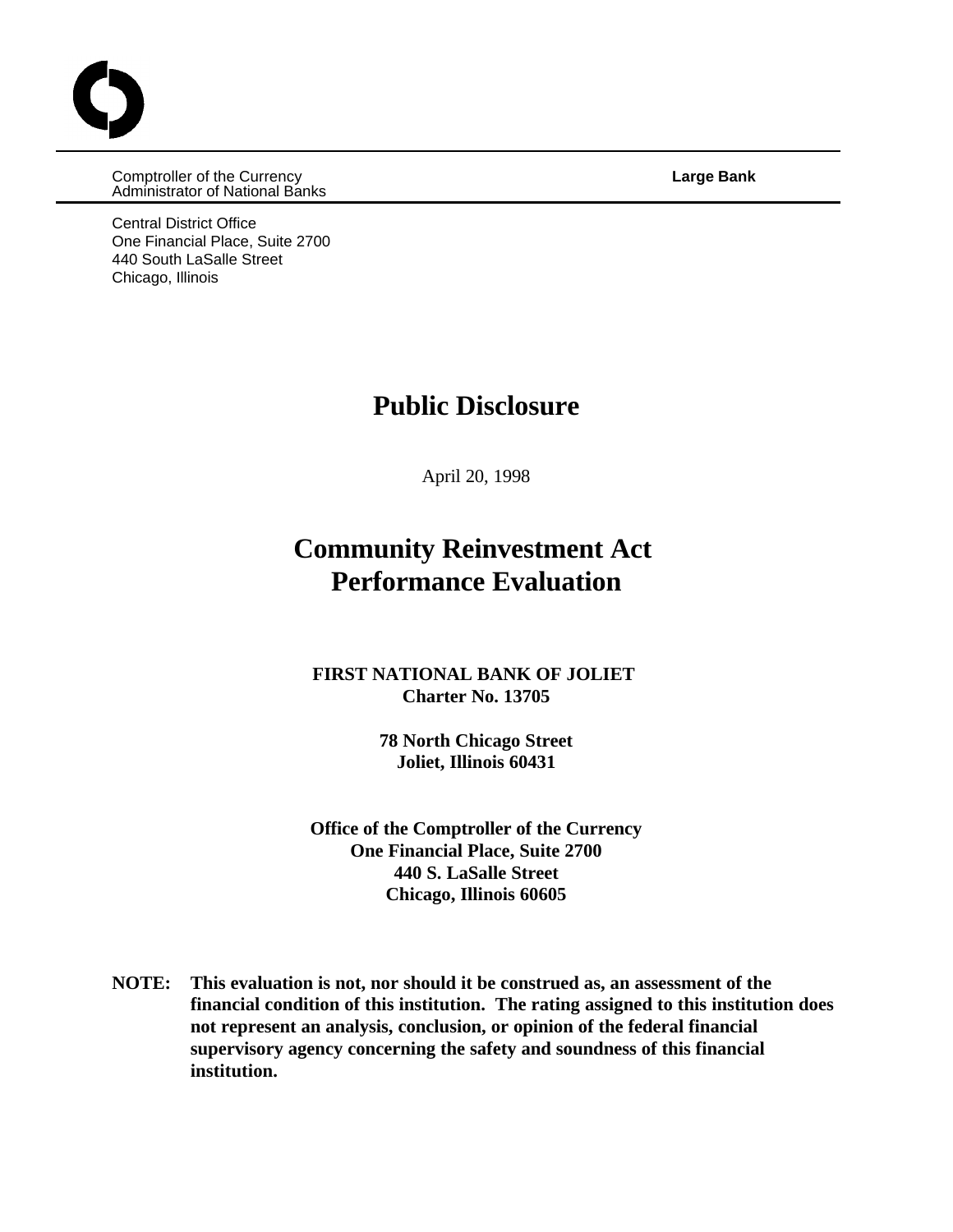| <b>General Information</b>                          | 3              |
|-----------------------------------------------------|----------------|
| <b>Description of Institution</b>                   | $\overline{4}$ |
| <b>Conclusions with Respect to Performance Test</b> |                |
| Lending Test                                        | 7              |
| <b>Investment Test</b>                              | 15             |
| <b>Service Test</b>                                 | 16             |
| <b>Fair Lending Review</b>                          | 18             |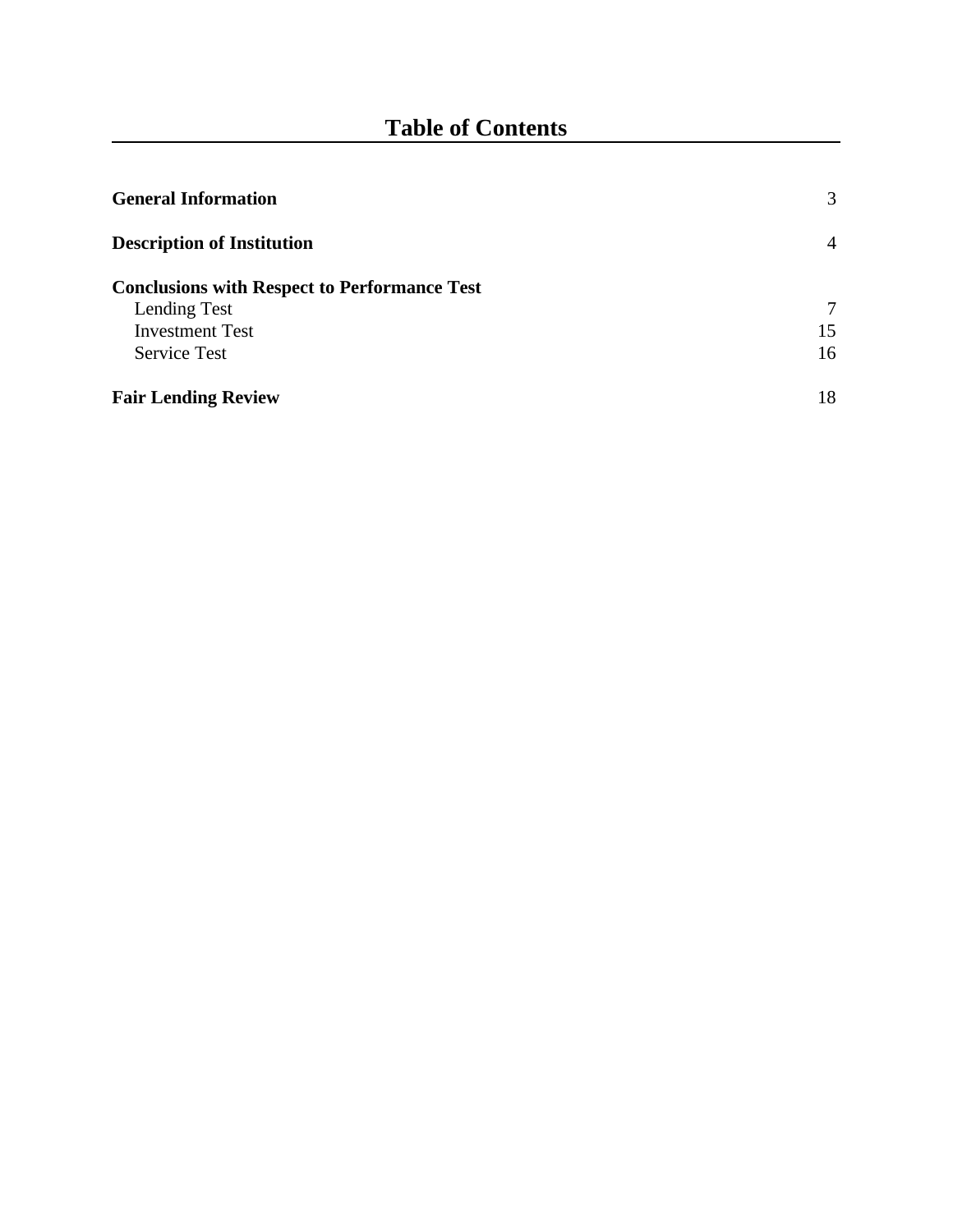# **General Information**

The Community Reinvestment Act (CRA) requires each federal financial supervisory agency to use its authority when examining financial institutions subject to its supervision, to assess the institution's record of meeting the credit needs of its entire community, including low- and moderate-income neighborhoods, consistent with safe and sound operation of the institution. Upon conclusion of such examination, the agency must prepare a written evaluation of the institution's record of meeting the credit needs of its community.

This document is an evaluation of the CRA performance of **First National Bank of Joliet (FNB)** prepared by **The Office of the Comptroller of the Currency,** the institution's supervisory agency, as of **April 20, 1998**. The agency evaluates performance in assessment area(s), as they are delineated by the institution, rather than individual branches. This assessment area evaluation may include the visits to some, but not necessarily all of the institution's branches. The agency rates the CRA performance of an institution consistent with the provisions set forth in Appendix A to 12 CFR Part 25.

**Institution's CRA Rating:** This institution is rated "**Satisfactory record of meeting community credit needs**".

The following chart indicates the performance level of **First National Bank of Joliet** with respect to the lending, investment, and service tests.

| <b>Performance Levels</b> | <b>First National Bank of Joliet</b><br><b>Performance Tests</b> |                        |                     |  |  |  |  |  |
|---------------------------|------------------------------------------------------------------|------------------------|---------------------|--|--|--|--|--|
|                           | Lending Test*                                                    | <b>Investment Test</b> | <b>Service Test</b> |  |  |  |  |  |
| Outstanding               |                                                                  |                        |                     |  |  |  |  |  |
| High satisfactory         | X                                                                |                        | X                   |  |  |  |  |  |
| Low satisfactory          |                                                                  | X                      |                     |  |  |  |  |  |
| Needs to improve          |                                                                  |                        |                     |  |  |  |  |  |
| Substantial noncompliance |                                                                  |                        |                     |  |  |  |  |  |

\* Note: The lending test is weighted more heavily than the investment and service tests when arriving at an overall rating.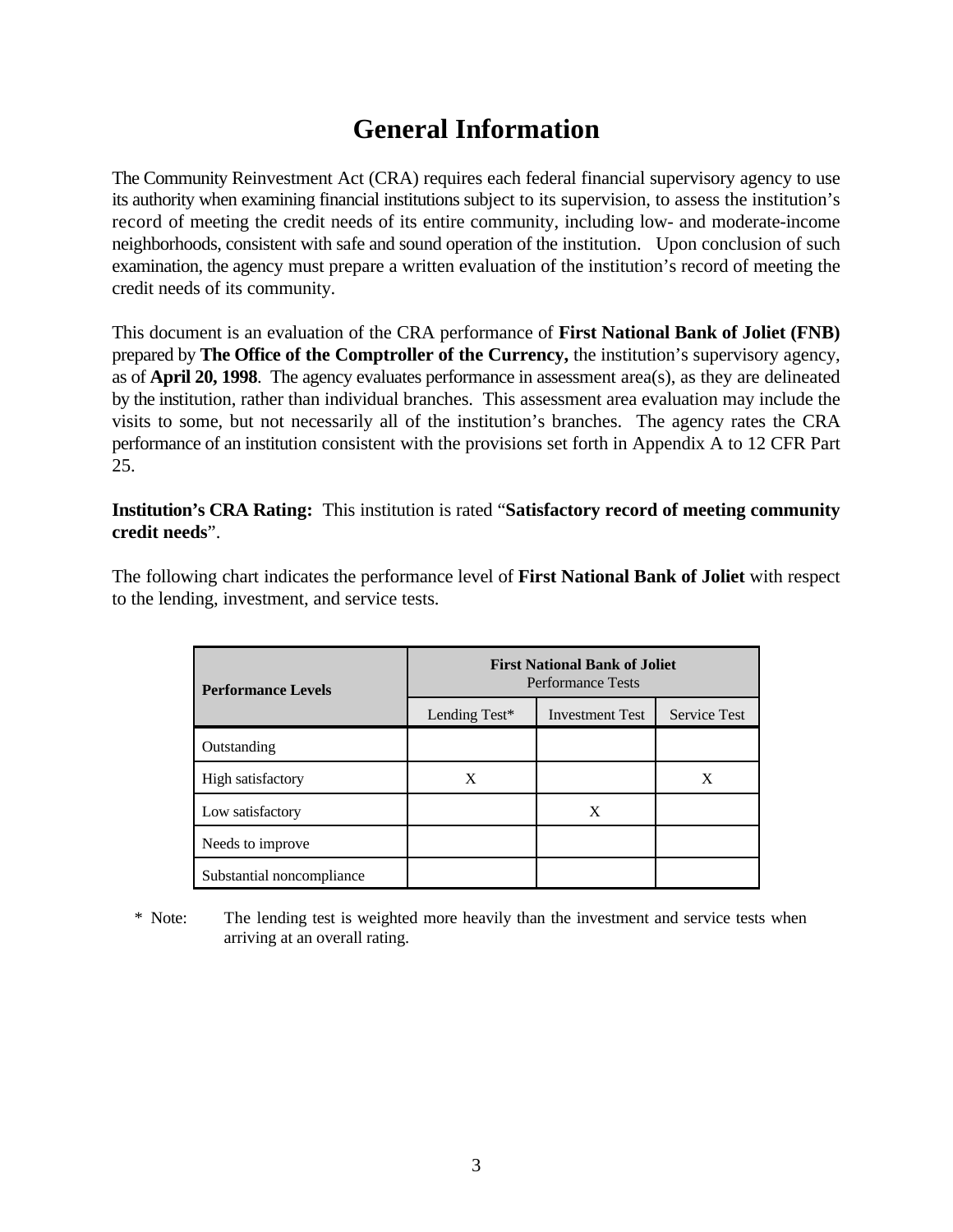# **Description of Institution**

FNB is a wholly owned subsidiary of First National Bancorp, Incorporated (FNBI), an \$861 million multi-bank holding company, at December 31, 1997. FNBI was the parent corporation of three additional banks. They included: Bank of Lockport, Lockport, Illinois; Community Bank of Plano, Plano, Illinois; and Southwest Suburban Bank, Bolingbrook, Illinois. However, on March 16, 1998 FNBI merged the three affiliate banks into FNB.

FNBI was originated on September 30, 1986 with the merger of FNB. While the principal location of FNBI and FNB is Joliet, Illinois, expansion has occurred through the acquisition of the three locations discussed above from 1989 thru 1994. Four new branch offices have been opened in the past three years. These acquisitions and branch openings are reflective of management's strategic plan to expand in areas where the Company either already has market penetration or where the new market borders the present customer area.

FNB's head office has been located on the east side of Joliet since it was first chartered in 1857. FNB also has four additional offices located in Joliet and five located in the towns of Minooka, Shorewood, Channahon and Romeoville. Two of these branches were opened since our last examination in 1996.

Branch locations are supplemented by 23 automatic teller machines (ATMs). Seventeen ATMs are detached with a Spanish language option. Other alternative delivery systems include automated telephone banking in which customers can access loan and deposit information 24 hours a day.

FNB provides a full range of retail and commercial bank products as well as trust services. However, the bank's lending efforts are fairly diverse between consumer, commercial and residential real estate lending. All products are uniformly offered at each branch location

This evaluation considered the bank's performance since the last examination, dated May 16, 1994, at which the bank received an Outstanding rating. For comparative purposes, the current evaluation reflects lending performance from January 1, 1996 thru December 31, 1997. The three recently merged institutions mentioned above were not subject to the data collection requirements for large banks prior to the merger. Therefore, the activities for these banks are not considered in our analyses.

There are no current impediments which would hamper FNB's ability to meet the credit needs of its communities. On December 31, 1997, FNB had total assets of \$634 million, net income of \$8.3 million and a loan-to-deposit ratio of 74%. Loans represent 62% of total assets. Commercial lending represents 39%, consumer lending represents 35% and residential real estate represents 26% of gross loans. **Figure I** displays the distribution of the loan portfolio at December 31, 1997: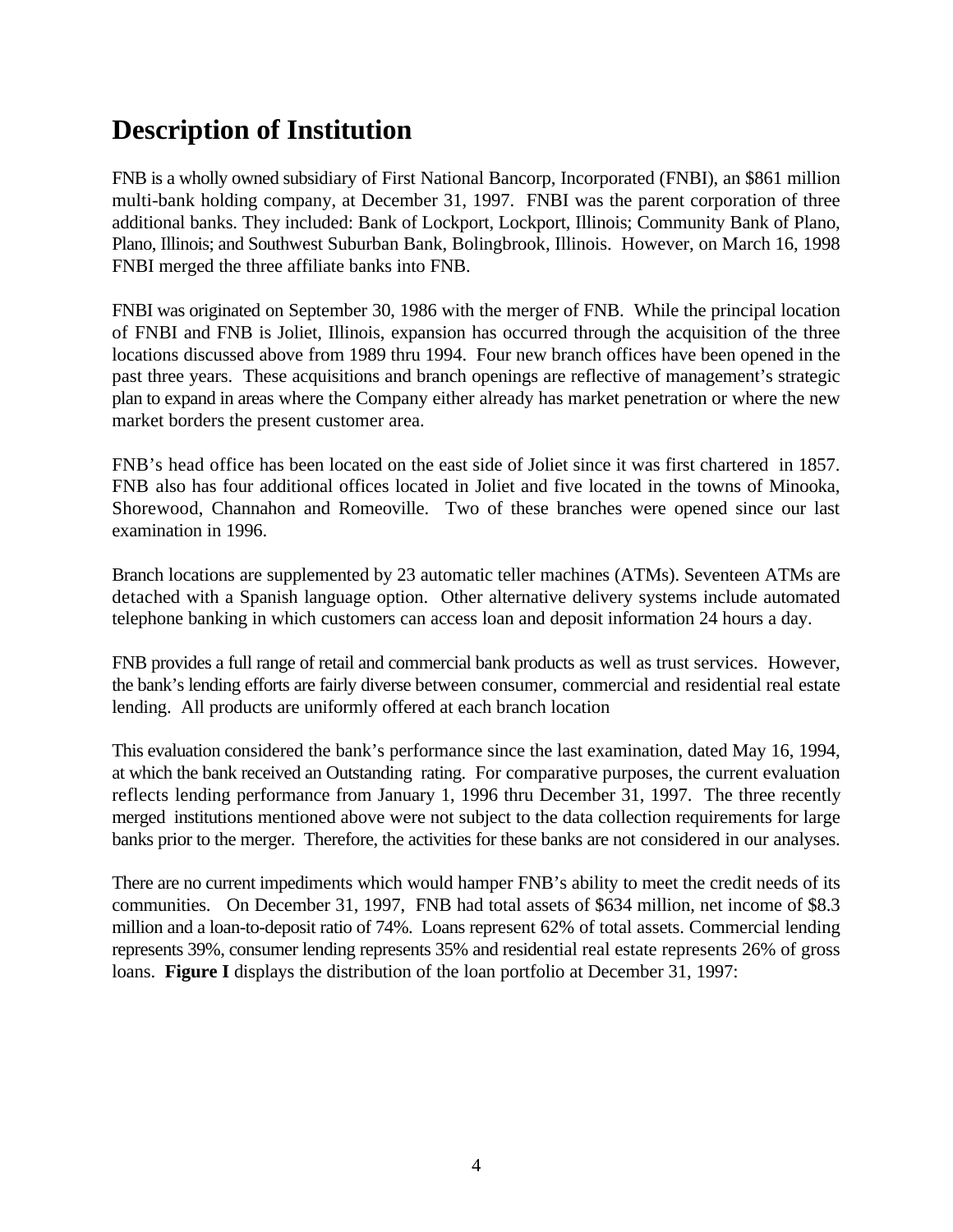

#### **DESCRIPTION OF ASSESSMENT AREA**

The assessment area is comprised of the entire political subdivision of Will County, which is a portion of the Chicago Metropolitan Statistical Area (MSA 1600). It also includes adjacent portions (4 geographies) of Grundy and Kendall counties due to their close proximity to branch locations. The assessment area represents 51 geographies. This assessment area includes geographies where the bank has a branch and where a substantial portion of the bank's loans have been originated.

Per 1990 census data, **Table 1** displays significant demographic information regarding FNB's assessment area:

| <b>Table 1</b><br><b>Overall Demographic Information</b> |         |                        |                 |                      |                  |                   |  |  |  |  |
|----------------------------------------------------------|---------|------------------------|-----------------|----------------------|------------------|-------------------|--|--|--|--|
| Demographic Characteristics                              | #       | $%$ of<br><b>State</b> | Low<br>% of $#$ | Moderate<br>% of $#$ | Middle<br>% of # | Upper<br>$%$ of # |  |  |  |  |
| Population                                               | 228,414 | 2%                     | 4%              | 13%                  | 69%              | 14%               |  |  |  |  |
| Households                                               | 77,050  | 2%                     | 11%             | 16%                  | 67%              | 6%                |  |  |  |  |
| Households Below Poverty Level                           | 5,973   | 1%                     | 18%             | 24%                  | 53%              | 5%                |  |  |  |  |
| <b>Census Tracts</b>                                     | 51      | 2%                     | 6%              | 14%                  | 65%              | 15%               |  |  |  |  |
| <b>Owner Occupied Housing</b>                            | 57,228  | 2%                     | 2%              | 9%                   | 74%              | 15%               |  |  |  |  |
| <b>Small Businesses</b>                                  | 7,439   | 2%                     | 7%              | 6%                   | 69%              | 18%               |  |  |  |  |
| <b>Small Farms</b>                                       | 215     | 3%                     | 1%              | 5%                   | 74%              | 20%               |  |  |  |  |

Note: The demographic information presented in this table is based on census tracts. The number of households below the poverty level for each income level is as a percentage of the total number of households.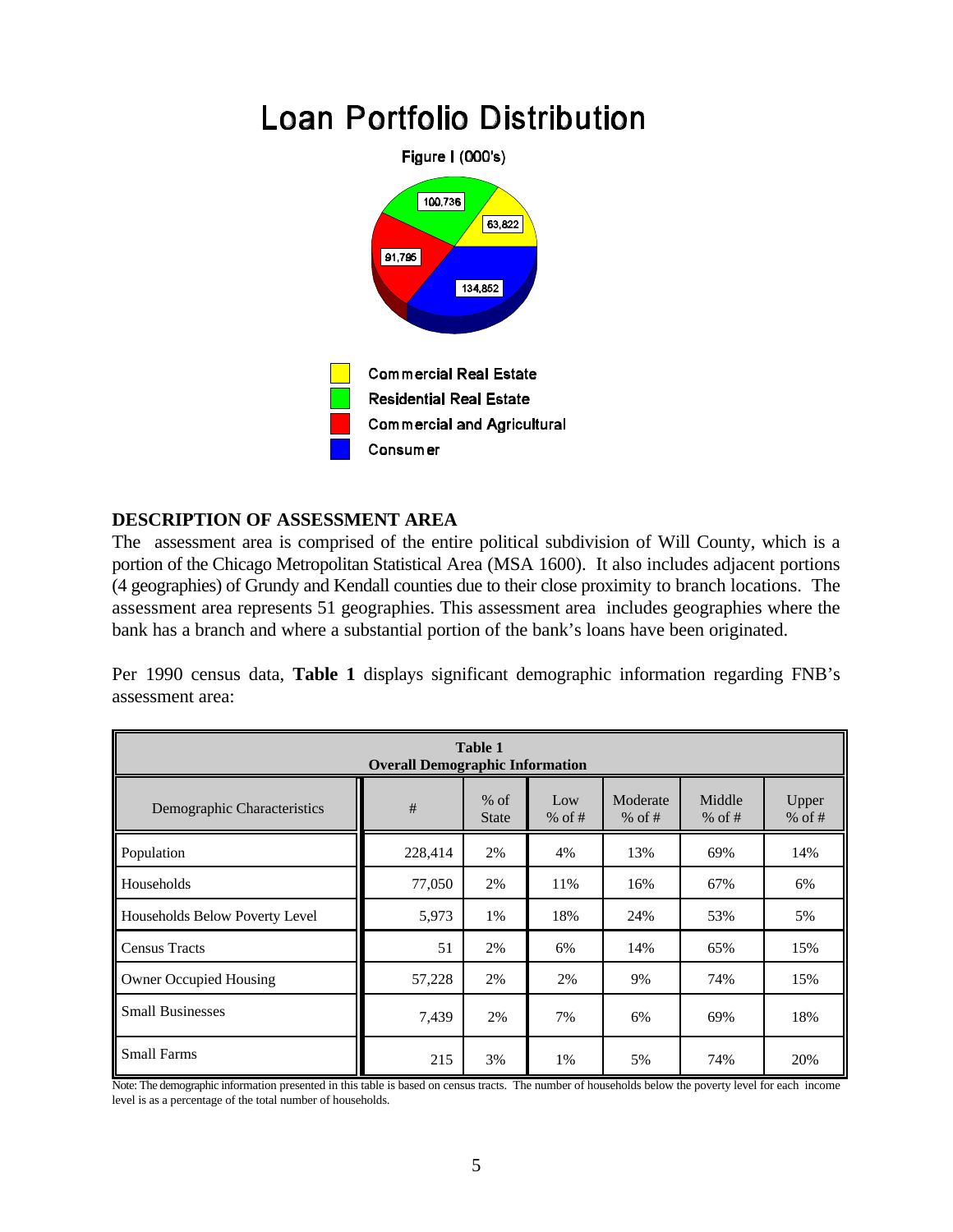The 1990 U.S. Census reflects that the assessment area consists of 81,316 housing units. Seventy percent of these units are owner occupied, 24% are rental and 6% are vacant housing units. The median housing value is \$77,312. The median year built of housing in the assessment area is 1960.

There are 59,406 families within the bank's assessment area. The number of families located in FNB's assessment area represents 2% of the State of Illinois family base. Seventeen percent of the families are low-income, 19% are moderate-income, 29% are middle-income, and 35% are upperincome. The median family income for the assessment area is \$59,500.

The assessment area is primarily suburban. This area is stable and is experiencing significant population growth. Between 1985 - 1996, there has been a fairly significant increase in the number of people working in Will County. The *Regional Economic Information System, Bureau of Economic Analysis, U.S. Department of Commerce* reports that there has been an increase of 51,167 persons (48%) working in this area. The population reflects an increase of 196,644 persons (79%). As of April of 1998, the unemployment rate for the area was in line with the national average, at 4.1%.

#### **Similarly Situated Banks**

FNB's principal business activities are highly competitive. The bank competes actively with other financial service providers offering a wide array of financial products and services. Competitors include other national and state banks, savings banks, savings and loans associations, finance companies and insurance companies.

The only similarly situated bank for the assessment area is New Lenox State Bank, Plainfield, Illinois. This similarly situated bank is independently owned, ranges from \$400 million to \$800 million in assets, serves a similar market area, and has a diversified loan portfolio. FNB also considers First Midwest Bank and FNB of Chicago as major competitors, although the competition differs based on the different products and services offered.

#### **Credit Needs**

Significant credit needs include affordable housing, consumer and small business loans. Job creation and child care were also identified as needs. These needs were identified through several community contacts with housing, economic and government representatives contacted by banking regulatory agencies in the past 24 months. We performed one independent contact during this examination which confirmed these credit needs.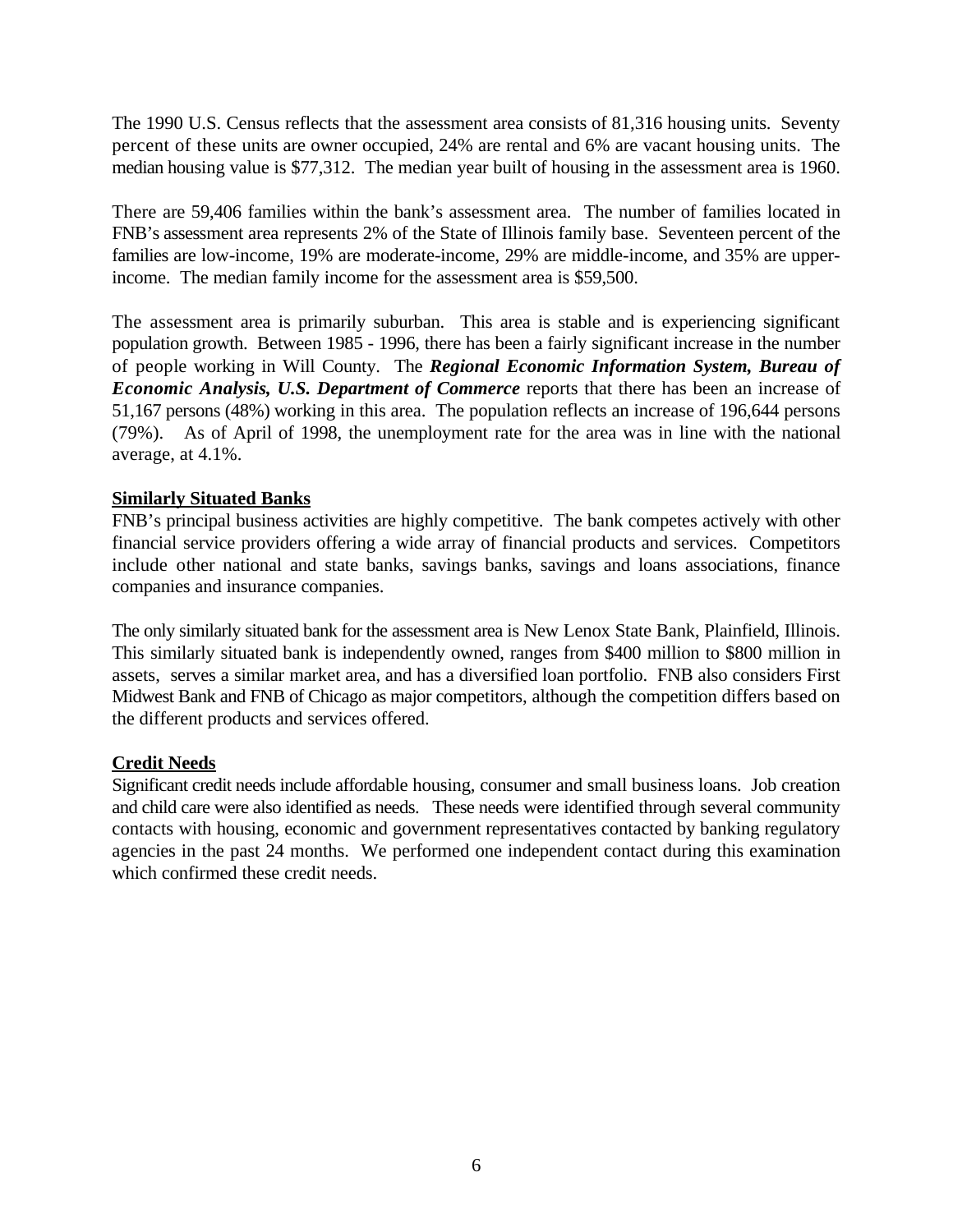# **Conclusions with Respect to Overall Performance Tests**

### **LENDING TEST**

The lending test is the most influential consideration in evaluating the bank's CRA performance. Consideration is given to the bank's origination of credit within its assessment area; the extension of credit to low- and moderate-income areas within the assessment area; the level of credit provided to low- and moderate-income borrowers and small businesses and farms, and credit provided for community development. Overall, our review found that FNB's lending activity demonstrates:

- excellent responsiveness to credit needs in its assessment area;
- a good level of loans to low- and moderate-income geographies within the assessment area;
- a substantial majority of loans made within the assessment area;
- a good distribution of loans among borrowers of different income levels;
- good use of innovative and/or flexible credit products; and
- leadership in making community development lending.

#### **Performance Criteria:**

#### **Lending Activity**

FNB's lending volume is good. As of December 31, 1997, the loan-to-deposit ratio was higher than peer banks, at 74%. Peer banks averaged 69% and include all banks within Will County with total assets between \$300 million to \$1 billion. Only three banks fit into this custom peer group.

FNB originates a wide variety of loans. As reflected in **Figure 1**, the loan portfolio is fairly evenly distributed between commercial, residential and consumer. Significant loan growth of 10% was achieved within these lending categories in 1997. The most significant growth was experienced within the commercial loan portfolio. Contributing to the growth is active business development within the commercial and consumer departments. Further, significant growth within Will County has generated construction, land development and residential lending opportunities.

As shown in **Table 2**, the bank is a very active home mortgage lender, providing many products that are competitive with many larger multinational banks, regional banks and mortgage companies. The bank also maintains servicing rights for those loans sold on the secondary market.

Aggregate market data for 1996 HMDA activity revealed very good performance. Of the 15,365 HMDA loans originated in the bank's assessment area, FNB originated 569 loans. Their overall market share was 3.67% placing FNB in third place. The market share data indicates that leaders are multinational and regional banks. The two banks with the highest market share within the assessment area are; NBD Mortgage Company with 5% market share and First Midwest Bank, N.A and Mortgage Company, with 5% market share.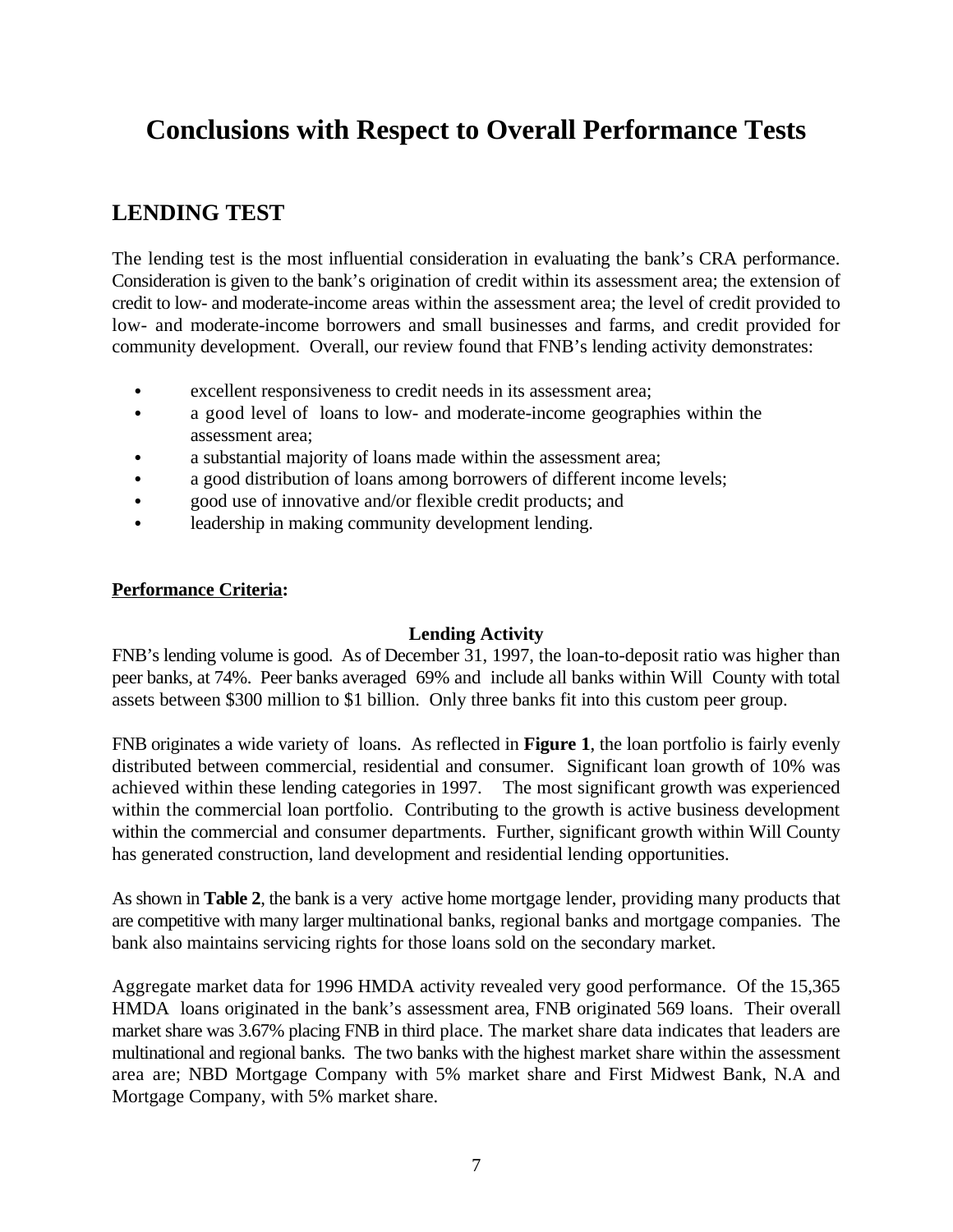As shown in **Table 2**, the level of loans originated within the assessment areas is substantial.

| <b>Table 2</b><br><b>Loan Originated Inside the Assessment Area</b>  |        |        |       |        |  |  |  |  |  |  |
|----------------------------------------------------------------------|--------|--------|-------|--------|--|--|--|--|--|--|
| <b>Small</b><br>Home<br>Small<br><b>Business</b><br>Farm<br>Mortgage |        |        |       |        |  |  |  |  |  |  |
| <b>Number</b>                                                        |        |        |       |        |  |  |  |  |  |  |
| Loans Inside the Assessment Area                                     | 569    | 233    | 57    | 859    |  |  |  |  |  |  |
| Total # of Loans                                                     | 643    | 265    | 110   | 1,018  |  |  |  |  |  |  |
| % Inside the Assessment Area                                         | 88%    | 88%    | 52%   | 84%    |  |  |  |  |  |  |
| Dollars (000's)                                                      |        |        |       |        |  |  |  |  |  |  |
| Loans Inside the Assessment Area                                     | 26,920 | 25,903 | 3,556 | 56,379 |  |  |  |  |  |  |
| Total \$ Amount of Loans                                             | 32,310 | 31,923 | 6,736 | 70,969 |  |  |  |  |  |  |
| % Inside the Assessment Area                                         | 83%    | 81%    | 53%   | 79%    |  |  |  |  |  |  |

Source: 1997 HMDA-LAR; 1997 Small Business/Farm Data Collection Register. Includes all HMDA reportable transactions.

#### **Geographic Distribution**

Overall, FNB's geographic distribution of home mortgage loans and small business loans and small farm loans, within the assessment area, is good. Also, the dispersion of lending within the assessment area is excellent. The analysis is based on the location of home loans and small business and small farm loans originated by the bank.

Home Mortgage Loans

**Table 3** shows that FNB originated only 7% in 1996 and 8% in 1997, to low- and moderate-income tracts. This distribution of credit to low- and moderate-income tracts does not compare favorably to the assessment area characteristics of 20%, within low- and moderate-income geographies. The distribution does not compare favorably owner-occupied units characteristics for low- and moderateincome census tracts within the assessment area. However, the owner occupancy is particularly low in low-income census tracts, at 2%. This fact supports limited lending opportunities.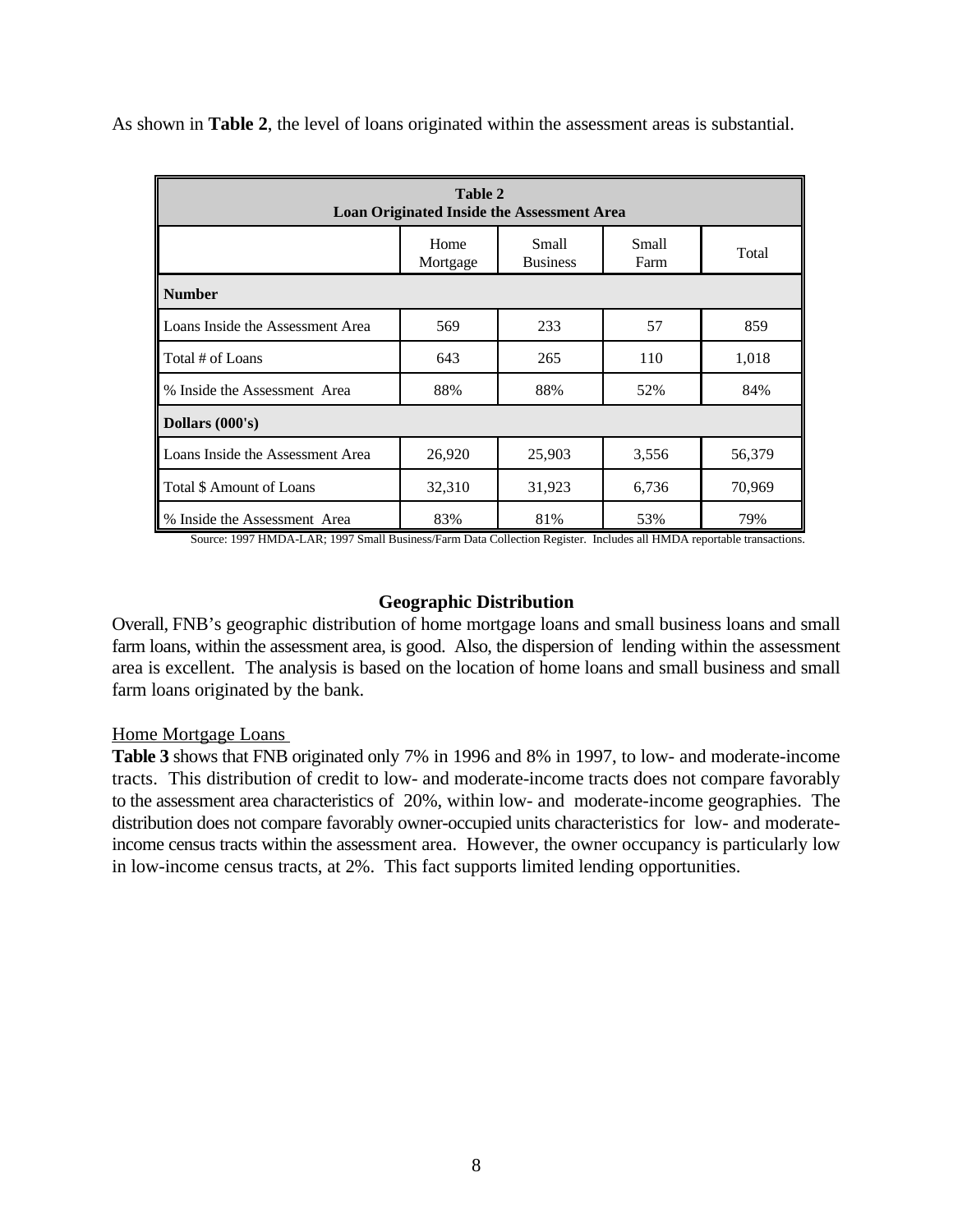| Table 3<br><b>Home Mortgage Loans By Income Level of Geography</b> |     |               |               |               |                                                                                                                                    |      |        |      |                                                  |      |  |
|--------------------------------------------------------------------|-----|---------------|---------------|---------------|------------------------------------------------------------------------------------------------------------------------------------|------|--------|------|--------------------------------------------------|------|--|
|                                                                    |     |               | 1996          |               |                                                                                                                                    |      | 1997   |      | <b>Assessment Area</b><br><b>Characteristics</b> |      |  |
| <b>Income</b><br><b>Level of</b><br>Geography                      | #   | $\frac{0}{0}$ | \$<br>(000's) | $\frac{0}{0}$ | $%$ of<br>\$<br>$%$ of<br>Owner-<br>$\frac{6}{6}$<br>#<br>$\frac{0}{0}$<br>(000's)<br><b>Occupied</b><br>Geography<br><b>Units</b> |      |        |      |                                                  |      |  |
| Low                                                                | 8   | 2%            | 110           | 1%            | 9                                                                                                                                  | 2%   | 242    | 1%   | 2%                                               | 6%   |  |
| Moderate                                                           | 28  | 5%            | 757           | 3%            | 30                                                                                                                                 | 6%   | 759    | 4%   | 9%                                               | 14%  |  |
| Middle                                                             | 391 | 73%           | 15,041        | 72%           | 385                                                                                                                                | 72%  | 14,912 | 68%  | 74%                                              | 65%  |  |
| Upper                                                              | 109 | 20%           | 5,003         | 24%           | 107                                                                                                                                | 20%  | 5,865  | 27%  | 15%                                              | 15%  |  |
| Total                                                              | 536 | 100%          | 20,911        | 100%          | 531                                                                                                                                | 100% | 21,778 | 100% | 100%                                             | 100% |  |

Source: 1996 and 1997 HMDA-LAR. Only owner-occupied lending is reflected in this table.

The bank's market share for home mortgage lending is good in low- and moderate-income census tracts within the assessment area. Within low-income census tracts, FNB ranked 4th out of 89 lenders, with a 4% market share. Within the moderate-income census tracts, FNB ranked 4th out of 162 lenders, with a 4% market share. The lenders with higher market share were very large mortgage companies. FNB's market share is better than the similarly situated bank for originations within low-and moderate-income census tracts. Please refer to the *Lending Activity* section of this Disclosure for further explanation of the bank's home mortgage market share. **Table 4** further details FNB's home mortgage activity.

| <b>Table 4</b><br><b>Geographic Distribution of Mortgage Loans By Product Type</b> |                      |                                                  |     |                  |     |                         |                           |  |  |  |  |
|------------------------------------------------------------------------------------|----------------------|--------------------------------------------------|-----|------------------|-----|-------------------------|---------------------------|--|--|--|--|
| <b>Income Level</b>                                                                |                      | <b>Assessment Area</b><br><b>Characteristics</b> |     |                  |     |                         |                           |  |  |  |  |
| of Geography                                                                       | <b>Home Purchase</b> |                                                  |     | <b>Refinance</b> |     | <b>Home Improvement</b> | % of Owner Occupied Units |  |  |  |  |
|                                                                                    | #                    | $\frac{6}{9}$                                    | #   | $\frac{6}{6}$    | #   | $\frac{0}{0}$           |                           |  |  |  |  |
| Low                                                                                |                      | 1%                                               | 2   | 1%               | 14  | 2%                      | 2%                        |  |  |  |  |
| Moderate                                                                           | 10                   | 5%                                               | 21  | 6%               | 27  | 5%                      | 9%                        |  |  |  |  |
| Middle                                                                             | 128                  | 67%                                              | 248 | 76%              | 400 | 73%                     | 74%                       |  |  |  |  |
| Upper                                                                              | 51                   | 27%                                              | 57  | 17%              | 108 | 20%                     | 15%                       |  |  |  |  |
| <b>TOTAL</b>                                                                       | 190                  | 100%                                             | 328 | 100%             | 549 | 100%                    | 100%                      |  |  |  |  |

Source: 1996 and 1997 HMDA - LAR. Only includes owner-occupied loans.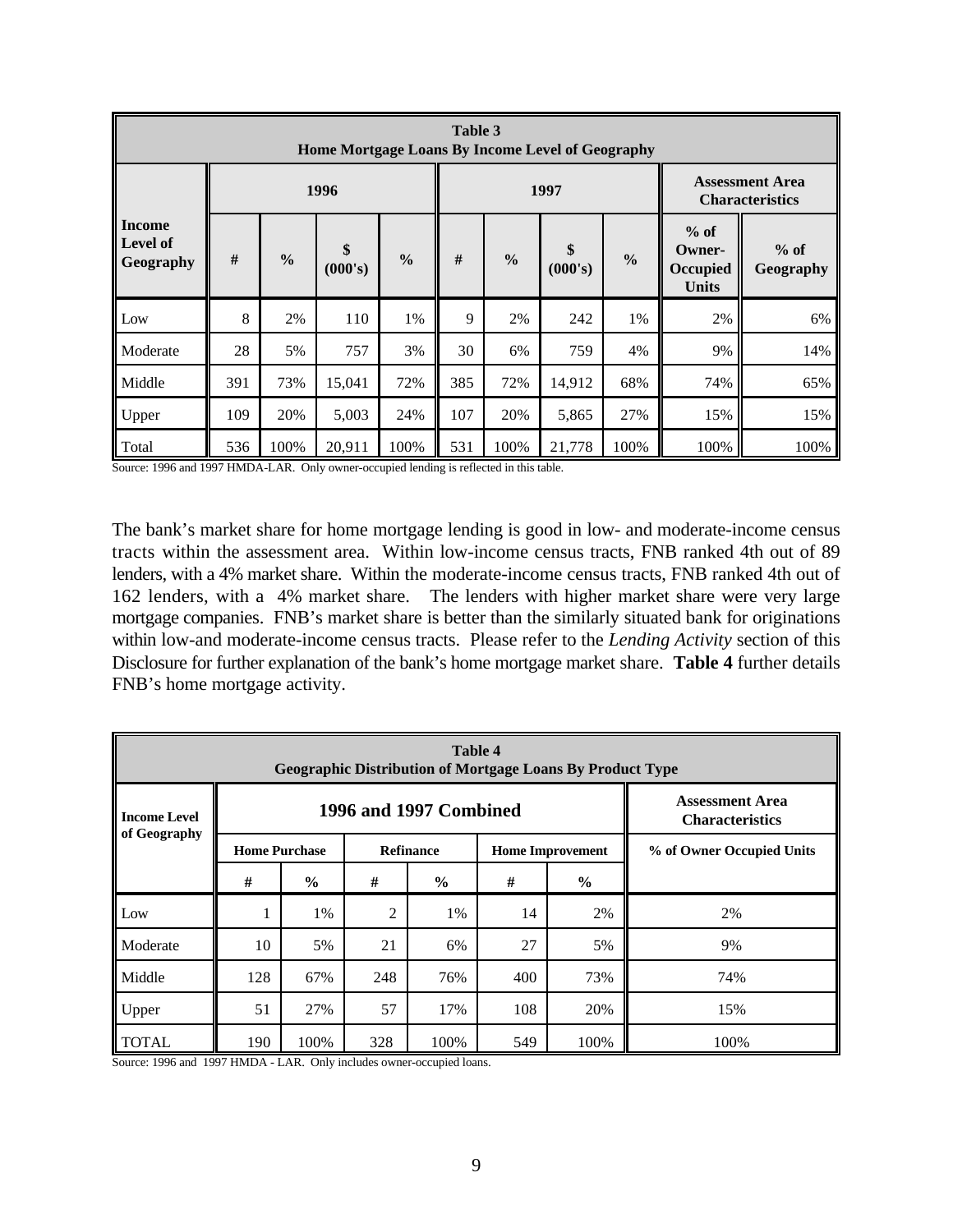**Table 4** reveals that lending for each product type does not compare favorably to owner-occupied units in low- and moderate-income tracts.

The dispersion of home loans is excellent. In 1996 and 1997, our analyses revealed that the bank originated home mortgage loans in 98% of the census tracts within its assessment area. The state prison represents a large portion of the one census tract without lending activity.

#### Small Business Loans

FNB originates a significant portion of small business and small farm loans in low- and moderateincome areas. **Table 5** below reflects that the percentage of loans originated in low- and moderateincome tracts is comparable to the small business and small farm assessment area characteristics for these census tracts.

FNB's small business lending and small farm market share is very good considering its size and resources. When comparing the bank's 1996 small business and small farm market share to other lenders within Will County, FNB ranks 4th out of 98 lenders, at 11%. Further, the bank's 1996 small business and small farm market share is very good in low- and moderate-income census tracts. FNB ranks 3rd, with a market share of 14% in the number of small business and small farm loans originated in low- and moderate-income census tracts within the assessment area. The bank's small business and small farm lending performance is even better in low-income census tracts, as the bank's market share is 16%, ranking 3rd in the total number of small business loans originated. Lenders with a higher market share include larger regional banks. Further, the bank's market share is significantly better than the similarly situated bank.

| Table 5<br><b>Small Loans to Businesses and Small Farms By Income Level of Geography</b> |     |               |               |               |      |               |               |               |                                                            |  |  |
|------------------------------------------------------------------------------------------|-----|---------------|---------------|---------------|------|---------------|---------------|---------------|------------------------------------------------------------|--|--|
| <b>Income</b><br><b>Level of</b>                                                         |     |               | 1996          |               | 1997 |               |               |               | <b>Distribution</b><br>of Small<br><b>Businesses/Farms</b> |  |  |
| Geography                                                                                | #   | $\frac{0}{0}$ | \$<br>(000's) | $\frac{0}{0}$ | #    | $\frac{0}{0}$ | \$<br>(000's) | $\frac{0}{0}$ | % of Geographies                                           |  |  |
| Low                                                                                      | 25  | 7%            | 901           | 2%            | 20   | 7%            | 1,193         | 4%            | 7%                                                         |  |  |
| Moderate                                                                                 | 14  | 4%            | 1,240         | 3%            | 15   | 5%            | 1,052         | 4%            | 6%                                                         |  |  |
| Middle                                                                                   | 262 | 68%           | 32,353        | 73%           | 214  | 74%           | 20,963        | 71%           | 69%                                                        |  |  |
| Upper                                                                                    | 83  | 21%           | 9,531         | 22%           | 41   | 14%           | 6,251         | 21%           | 18%                                                        |  |  |
| Total                                                                                    | 384 | 100%          | 44,025        | 100%          | 290  | 100%          | 29,459        | 100%          | 100%                                                       |  |  |

Source: 1996 and 1997 Small Business Data Collection Register.

#### **Borrower Characteristics**

We evaluated loans by borrower characteristics to determine the extent that FNB provides loans to low- and moderate-income borrowers and small businesses and small farms. This analysis revealed that the distribution of FNB's home mortgages to low-and moderate-income borrowers is reasonable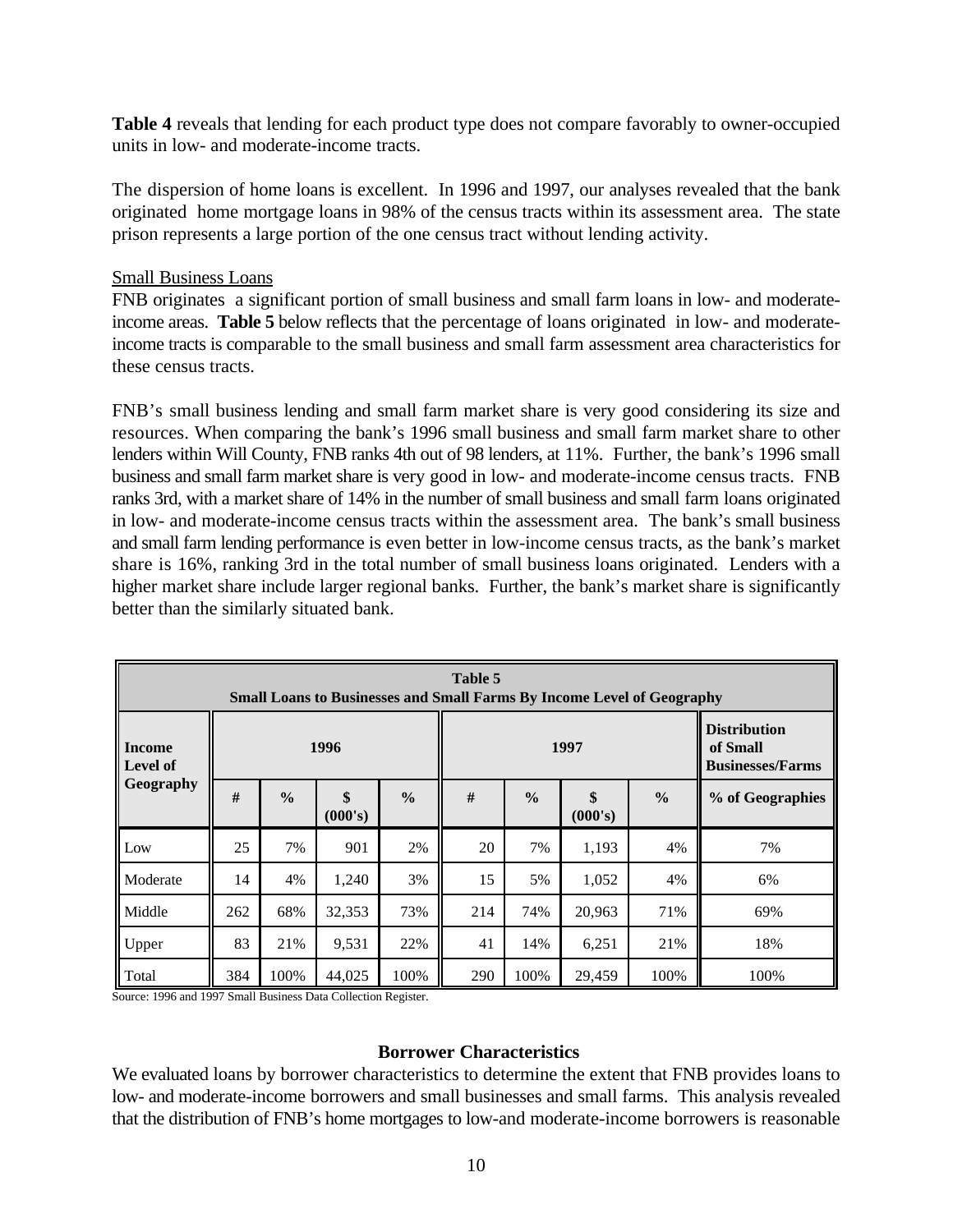when compared to the income distribution of the assessment area's families. The analyses also revealed that a significant level of small loans are provided to businesses with revenues less than \$1 million. The bank also lends a considerable number of small business and farm loans of varying sizes within the assessment area.

#### Home Mortgages

The distribution of home loans among borrowers of various income levels is satisfactory as lending to low-and moderate-income borrowers is comparable to the population's income distribution characteristics. **Table 6** reflects that within the assessment area, the bank originated 32% to low- and moderate-income borrowers, in 1996 and 1997. Thirty-six percent of the area's families are low-and moderate-income.

| Table 6<br><b>Home Mortgage Loans By Borrower Income</b> |     |               |           |               |     |               |               |                                                  |      |  |  |
|----------------------------------------------------------|-----|---------------|-----------|---------------|-----|---------------|---------------|--------------------------------------------------|------|--|--|
| <b>Borrower</b><br>Income                                |     |               | 1996      |               |     | 1997          |               | <b>Assessment Area</b><br><b>Characteristics</b> |      |  |  |
| <b>Distribution</b>                                      | #   | $\frac{0}{0}$ | \$(000's) | $\frac{0}{0}$ | #   | $\frac{0}{0}$ | % of Families |                                                  |      |  |  |
| Low                                                      | 55  | 10%           | 1,115     | 5%            | 46  | 9%            | 1,047         | 5%                                               | 17%  |  |  |
| Moderate                                                 | 118 | 22%           | 3,515     | 17%           | 123 | 23%           | 3,565         | 16%                                              | 19%  |  |  |
| Middle                                                   | 185 | 35%           | 6,265     | 30%           | 178 | 34%           | 6,997         | 32%                                              | 29%  |  |  |
| Upper                                                    | 173 | 32%           | 9,573     | 46%           | 177 | 33%           | 9,522         | 44%                                              | 35%  |  |  |
| Income Not<br>Available                                  | 5   | 1%            | 443       | 2%            | 7   | 1%            | 647           | 3%                                               | 0%   |  |  |
| Total                                                    | 536 | 100%          | 20,911    | 100%          | 531 | 100%          | 21,778        | 100%                                             | 100% |  |  |

Source: 1996 and Year-to-date 1997 HMDA - LAR . Includes only owner-occupied units.

#### Small Business and Small Farm Lending

A review of demographic data revealed that 76% of the 5,841 small businesses and small farms in the assessment area have revenues less than \$1 million. The distribution of FNB's loans to small businesses and small farms revealed an adequate level of lending to businesses having revenues less than one million dollars. In 1996, 57% of the small business loans were made to businesses having less than \$1 million in annual revenues. The amount of small business lending with revenues less than \$1 million in annual revenues remained virtually the same in 1997, at 56%.

Based on our review of the 1996 and 1997 Small Business Data Collection Registers, FNB's distribution of small business and small farm loans to borrowers of varying sizes is significant. As presented in **Table 7**, in 1996 70% of the loans were originated to small businesses and small farms by loan size of less than \$100,000. For 1997 originations improved, with 75% of the small business borrowers granted loans in amounts less than \$100,000.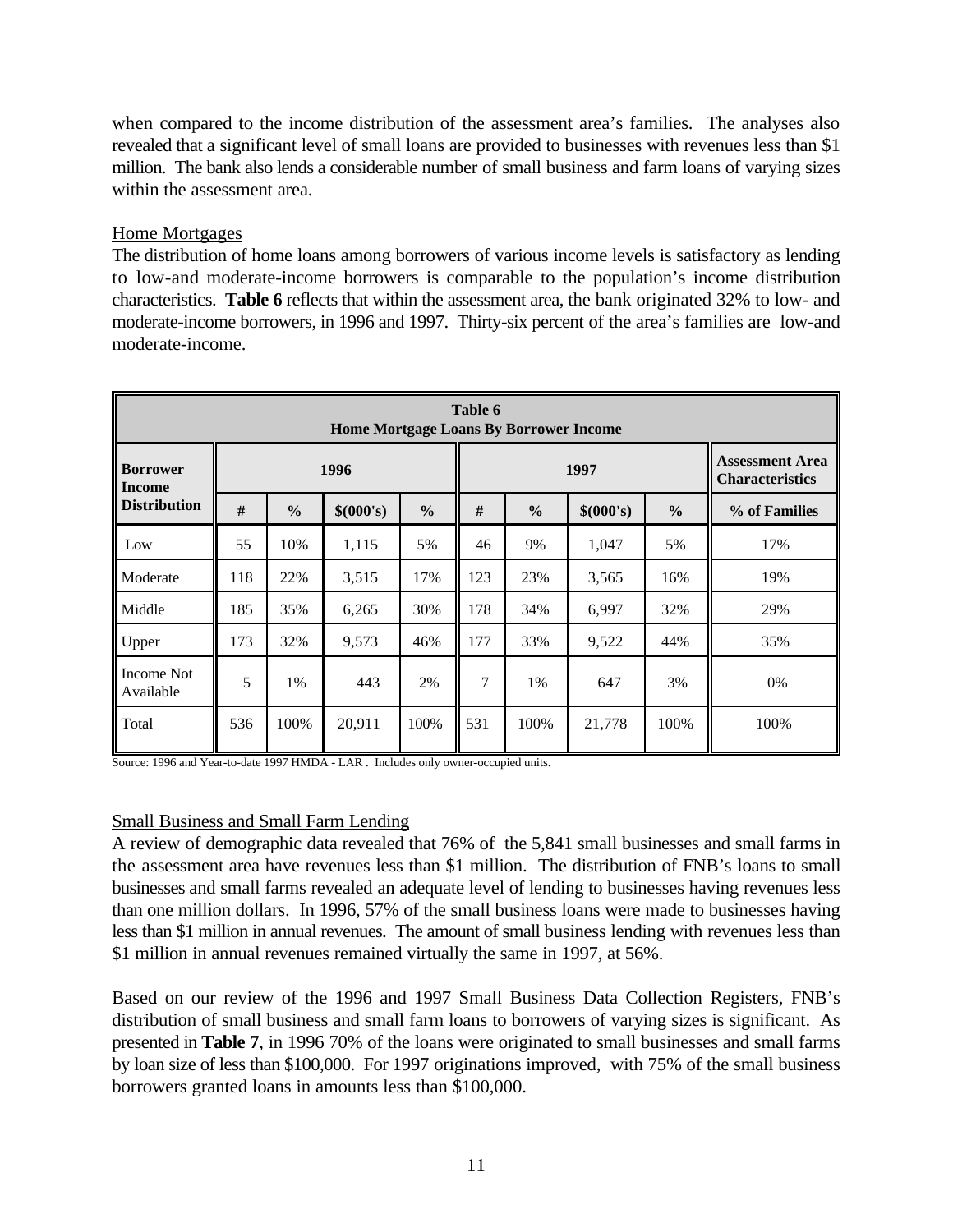| <b>Table 7</b><br>Distribution of Small Business and Small Farm Loan Originations in 1996 and 1997<br><b>Within the Assessment Area</b><br><b>By Loan Size and Business Revenues</b> |                                          |                    |                                                   |               |           |                 |            |           |  |  |
|--------------------------------------------------------------------------------------------------------------------------------------------------------------------------------------|------------------------------------------|--------------------|---------------------------------------------------|---------------|-----------|-----------------|------------|-----------|--|--|
|                                                                                                                                                                                      |                                          |                    | <b>Annual Revenues &lt; \$1 Million</b>           |               |           |                 |            |           |  |  |
| 1996                                                                                                                                                                                 | #                                        | $\frac{0}{0}$      | \$ (000's)                                        | $\frac{0}{0}$ | #         | $\frac{0}{6}$ * | \$ (000's) | $\% *$    |  |  |
| less than \$100,000                                                                                                                                                                  | 332                                      | 70%                | \$10,355                                          | 19%           | <b>NA</b> | <b>NA</b>       | NA         | <b>NA</b> |  |  |
| \$100,000 to \$250,000                                                                                                                                                               | 78                                       | 16%                | \$12,458                                          | 22%           | <b>NA</b> | <b>NA</b>       | <b>NA</b>  | NA        |  |  |
| \$250,000 to \$1,000,000                                                                                                                                                             | 68                                       | 14%                | \$32,460                                          | 59%           | <b>NA</b> | NA              | NA         | NA        |  |  |
| Totals                                                                                                                                                                               | 478                                      | 100%               | \$55,273                                          | 100%          | 237       | 100%            | \$17,845   | 100%      |  |  |
| 1997                                                                                                                                                                                 |                                          |                    |                                                   |               |           |                 |            |           |  |  |
| less than \$100,000                                                                                                                                                                  | 218                                      | 75%                | \$7,777                                           | 26%           | 137       | 85%             | \$4,081    | 41%       |  |  |
| \$100,000 to \$250,000                                                                                                                                                               | 38                                       | 13%                | \$6,448                                           | 22%           | 15        | 9%              | \$2,533    | 26%       |  |  |
| \$250,000 to \$1,000,000                                                                                                                                                             | 34                                       | 12%                | \$15,234                                          | 52%           | 9         | 6%              | \$3,207    | 33%       |  |  |
| Totals                                                                                                                                                                               | 290                                      | 100%               | \$29,459                                          | 100%          | 161       | 100%            | \$9,821    | 100%      |  |  |
| <b>Distribution of Businesses and Farms</b><br>in the Assessment Area by Annual Revenues<br>of the Business or Farm:                                                                 | $<$ 1 Million<br>$>1$ Million<br>Unknown | 76 %<br>8 %<br>16% | *As a percentage of loans<br>of the size category |               |           |                 |            |           |  |  |

Source: 1996 and 1997 Small Business Data Collection Register. For 1996, all small business loans and small farm loans are reflected as it was not possible to break out loans only within the assessment area. Information reflecting loans < \$1 million in annual revenues by the various loan amounts was not available for 1996.

#### **Community Development Lending**

FNB has been a leader in making community development loans in response to identified credit needs. This conclusion is based primarily on the bank's participation in a unique project known as Richard Grove. Also, the bank is deeply committed to community development activities as evidenced by the numerous loans originated. A community development loan is a loan that: 1) has as its primary purpose community development; and, 2) except in the case of a wholesale or limited purpose bank, has not been reported or collected by the bank or an affiliate for consideration in the bank's assessment area as a home mortgage, small business, small farm, or consumer loan, unless it is a multifamily dwelling loan; and, benefits the bank's assessment area(s) or a broader statewide or regional area that includes the bank's assessment area(s). During the evaluation period, the bank originated loans for the following community development purposes:

! The bank partnershipped with the City of Joliet and local businesses for the development of a unique project known as Richard Grove. FNB provided a \$700,000 construction loan to the City of Joliet to pay out contractors in the development of this project. The loan originated in June of 1997, with a below market rate of 4.1%. In May of 1998, the balance totaled \$150,000.

This project is the first of its kind in the United States where a municipality, a financial institution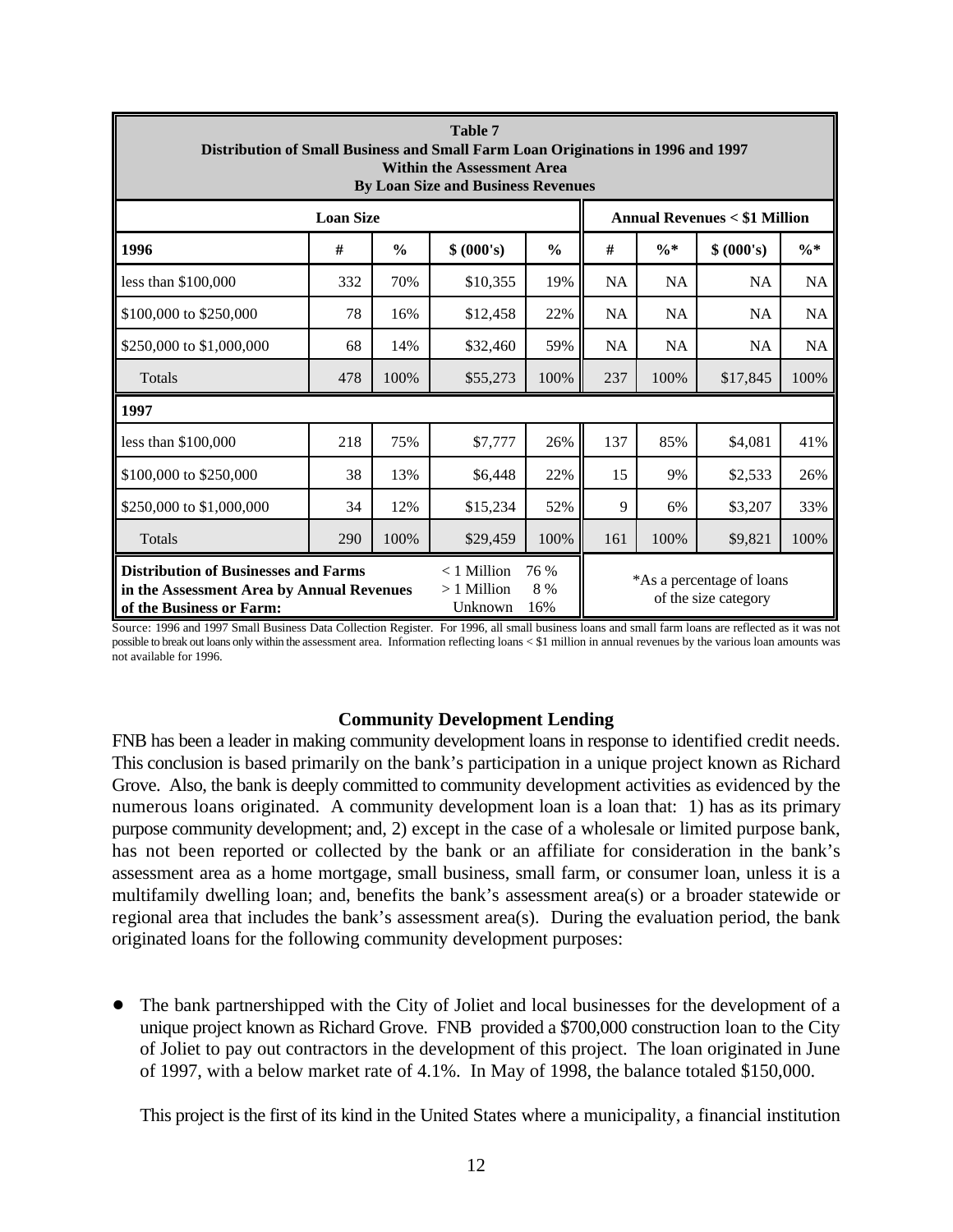and local businesses formed a partnership to jointly develop affordable housing for low- and moderate-income, first time home buyers. The project was also developed as a demonstration program to encourage many different builders to combine efforts to create a subdivision that would be affordable for low-and moderate-income persons. The partnership selected a site located in a HUD designated low-income neighborhood in an effort to revitalize the area and instill some pride and confidence in the community. The project has been so well received by HUD, that the City of Joliet received the prestigious Best Practices Community Development Award.

- . • The bank has provided loans to a nationally known non-profit organization. The organization provides diagnostic, therapeutic, educational, training, residential and preventative programs for people with physical, developmental and communicative disabilities. In 1996 and 1997, loans totaled \$252,160 and \$440,000, respectively.
- The bank made two loans, totaling \$127,840, to the local Center for Economic Development. Among the CED's many achievements, it has been instrumental in helping to locate new businesses in abandoned business sites within low-and moderate-income areas of Joliet. The loans were for working capital.
- The bank made sixty-six loans in 1996 and 1997, totaling \$2,204,000 to a real estate developer who purchases and rehabilitates affordable homes within the low-and moderate-income areas of Joliet. Most of the developer's housing developments are Section 8 properties.
- The bank has financed numerous loans for the purchase and rehabilitation of single family homes or two family units for rental by developers. These loans were for properties located in low- and moderate-income census tracts within the City of Joliet and promotes affordable housing. In 1996, 1997 and thru May 1998, FNB has originated 14 of these loans, totaling \$593,572.
- The bank made two loans totaling \$111,995, to a church in Joliet's moderate-income census tract. The loans were for repair for subsequent sale of the church.
- The bank made two loans totaling \$144,108, to two churches in a low-income census tract. The purpose of the loans were to purchase the church and Christmas decorations used for display for an annual church fundraiser.
- The bank has extended nine multi-family loans, totaling \$3,358,000, in 1996 and 1997.

#### **Innovative or Flexible Lending Practices**

FNB makes adequate use of flexible loan programs that benefit low- and moderate-income borrowers or geographies. These programs have been instrumental in providing affordable lending for consumer purposes and small business development.

! **Richard Grove Project:** This program provides thirty year financing, below market rates and no closing costs for first mortgage financing to a targeted affordable housing project within the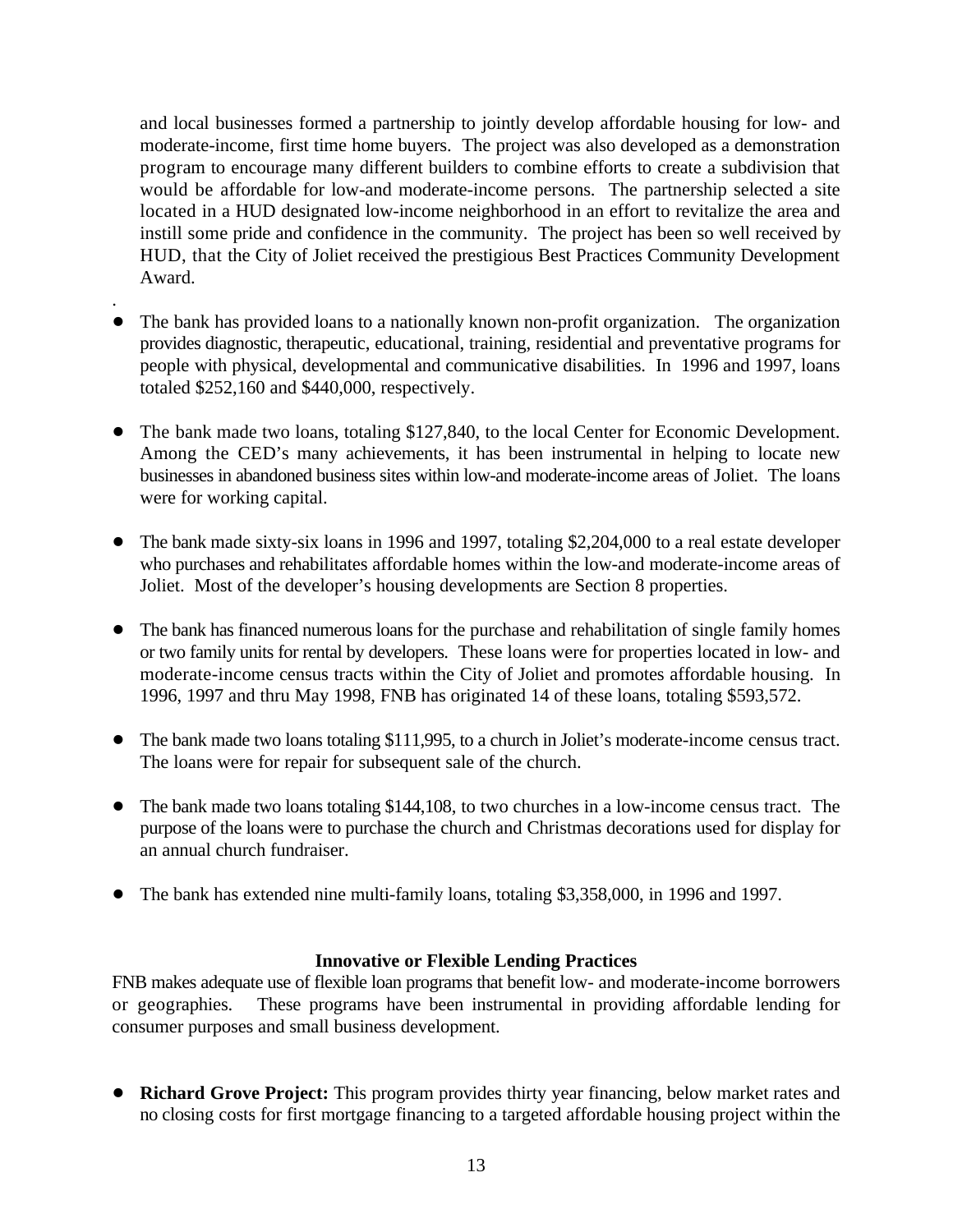bank's assessment area. Eleven homes have been constructed. The maximum allowable income for a family of four is \$43,500. The normal risk associated with these loans is reduced by offering \$10,000 in additional down payment from the City of Joliet, \$8,300 in Illinois Housing Development Authority (IHDA) Trust Fund as a second mortgage and an additional \$2,000 down payment from each homeowner. Offering these incentives reduces the average loan-to-value on each property of 69%, thereby requiring no private mortgage insurance. Since the program's inception, eight loans have been originated, totaling \$437,635.

- ! **Illinois First Time Homebuyers Program:** The bank is an approved lender under the Illinois Housing Development Authority's first time home buyer program. This program provides below market rate financing on long term fixed rate mortgages to first time home buyers throughout Illinois. Seven loans were funded under this program in 1996, totaling \$98,500. In 1997, two loans were originated totaling \$145,800.
- ! **Joliet City Center Facade Improvement Loan Program:** This loan program was established in 1995. The program was devised as an incentive for current and potential owners of existing commercial buildings in downtown Joliet. Loan funds are limited to exterior improvements on commercial buildings. The targeted areas are within low-and moderate-income census tracts. As an incentive to prospective borrowers, the City of Joliet agreed to subsidize the interest cost up to 2% for the first five years. The banks structure the loan over fifteen years with a five year balloon. Since it's inception the bank has originated 7 loans, totaling \$270,000.
- ! **FHA Title I:** This Title I Property Improvement Loan Insurance Program was established by Title I of the National Housing Act in 1934. Loans are made for a variety of alteration and improvements to the borrower's primary residence. The loans do not require equity or lien positions. Interest rates are competitive. The maximum amount allowed is \$14,000 for a maximum 5 year term. Since 1995, the bank has originated 382 loans, totaling \$2,169,000.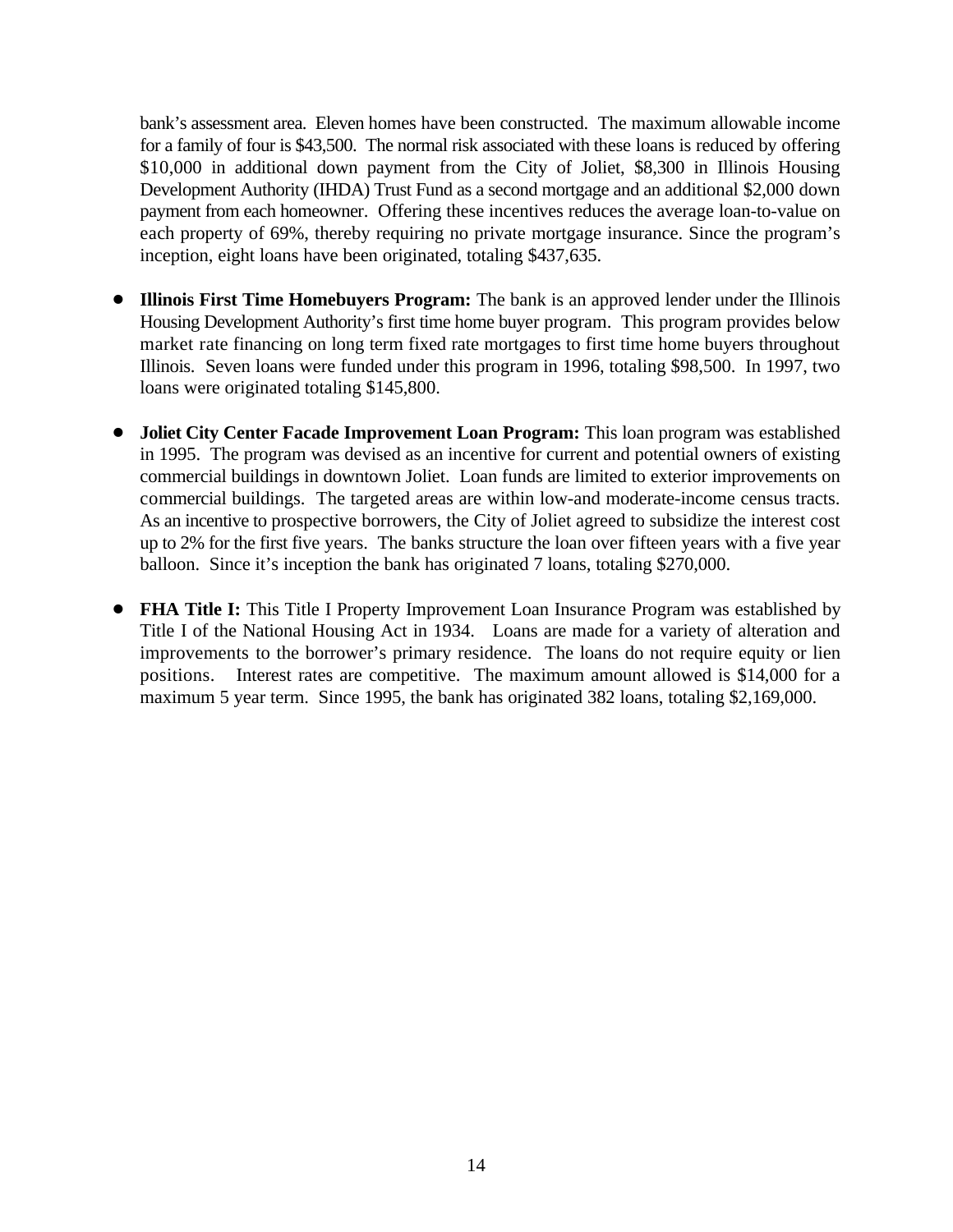### **INVESTMENT TEST**

In its investing activities, FNB exhibits satisfactory responsiveness to credit and community development needs. This conclusion is based on the needs and opportunities within the market identified through community contacts and the bank's size and financial capacity. The bank provides investments in its communities through cash and in-kind contributions and grants to numerous organizations serving low- and moderate-income residents in its assessment area. They promote community development, housing development, health care, education, shelter, and food. Total qualifying investments during this evaluation period, total \$1,679,000. Specific noteworthy investments include:

- The bank has \$140,000 in donations to the local Center for Economic Development(CED) since 1996. Amongst the CED's many achievements, it has been instrumental in helping to locate new businesses in abandoned business sites, within low-and moderate-income areas of Joliet. Since the CED's contribution since its inception was \$690,000.
- The bank also contributed \$50,000 to the Richards Grove Fencing Project.
- FNB also has several local school district general obligation bonds totaling \$1,400,000. The purpose of the bonds is to fund outstanding claims against the school district, supplement the working cash fund, and refund current portions of the school district's outstanding bond fund. The school district is within the assessment area and has a significant student population which is low-or moderate-income. Sixty-two percent of the student base is low- or moderate-income.

Additional donations and grants were provided to organizations with a community development focus. FNB contributed to 7 different community development organizations, totaling \$89,000 during the evaluation period.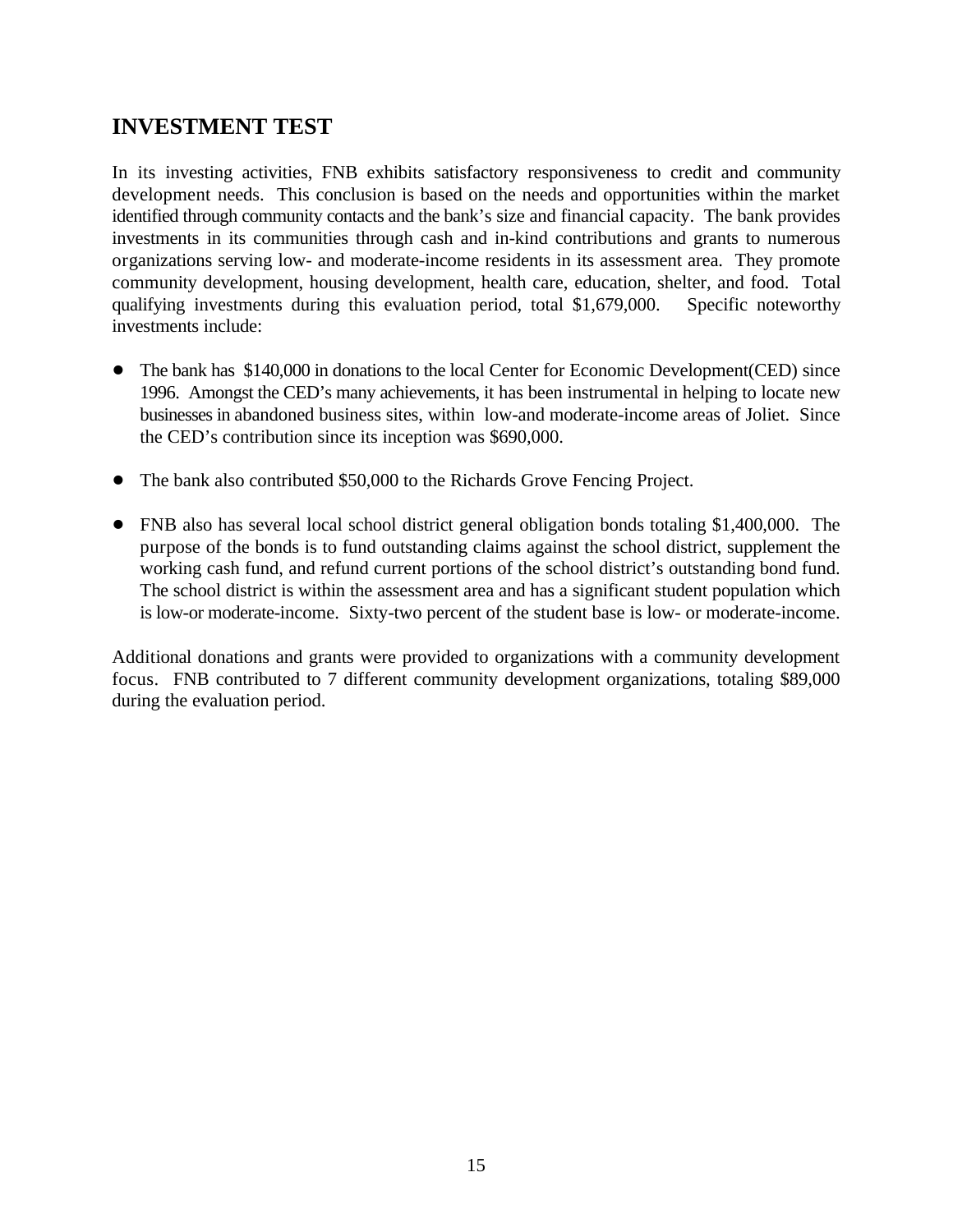### **SERVICE TEST**

FNB Joliet has an adequate record of supporting the community through service-oriented activities. Retail banking services are reasoanably accessible to its assessment area, including individuals of all income levels. The bank provides an adequate level of alternative delivery systems for its customers. FNB Joliet has provided a high level of community development services within the assessment area.

#### **Retail Banking Services**

FNB Joliet operates 10 full-service branches that are dispersed throughout the assessment area. The bank's main office is located in one of the three low-income census tracts in the assessment area. Although there are no branches in the seven moderate-income tracts, these tracts are adjacent to the low-income census tracts and are easily accessible to the main office. The furthest corner of a lowor -moderate income tract is within approximately four miles of the main office. The following table depicts the geographies and income levels of individuals served by the bank's 10 branches.

| Table 8<br><b>Distribution of Branches by Geography Served</b>               |    |               |                               |                                 |  |  |  |  |  |  |
|------------------------------------------------------------------------------|----|---------------|-------------------------------|---------------------------------|--|--|--|--|--|--|
| <b>Branches</b><br><b>Assessment Area Characteristics</b><br>Income Level of |    |               |                               |                                 |  |  |  |  |  |  |
| <b>Geography</b>                                                             | #  | $\frac{0}{0}$ | <b>Distribution of Tracts</b> | <b>Distribution of Families</b> |  |  |  |  |  |  |
| Low                                                                          |    | 10%           | 6%                            | 17%                             |  |  |  |  |  |  |
| <b>Moderate</b>                                                              | 0  | $0\%$         | 14%                           | 19%                             |  |  |  |  |  |  |
| Middle                                                                       | 8  | 80%           | 65%                           | 30%                             |  |  |  |  |  |  |
| Upper                                                                        |    | 10%           | 16%                           | 34%                             |  |  |  |  |  |  |
| Total                                                                        | 10 | 100%          | 100%                          | 100%                            |  |  |  |  |  |  |

FNB Joliet products and services are available at any location. The bank's hours are generally tailored to the needs of the surrounding area. All of the locations maintain Saturday hours. Four of the branch offices are also open on Sunday.

Since the last CRA examination, the bank opened two branches. Although these branches are located in middle-income census tracts, they have not adversely affected the accessibility of delivery systems to low- and moderate-income census tracts or individuals. These branches are located in census tracts which contain approximately 4% of the low- and moderate-income individuals in the assessment area. The bank has not closed any branches during this period.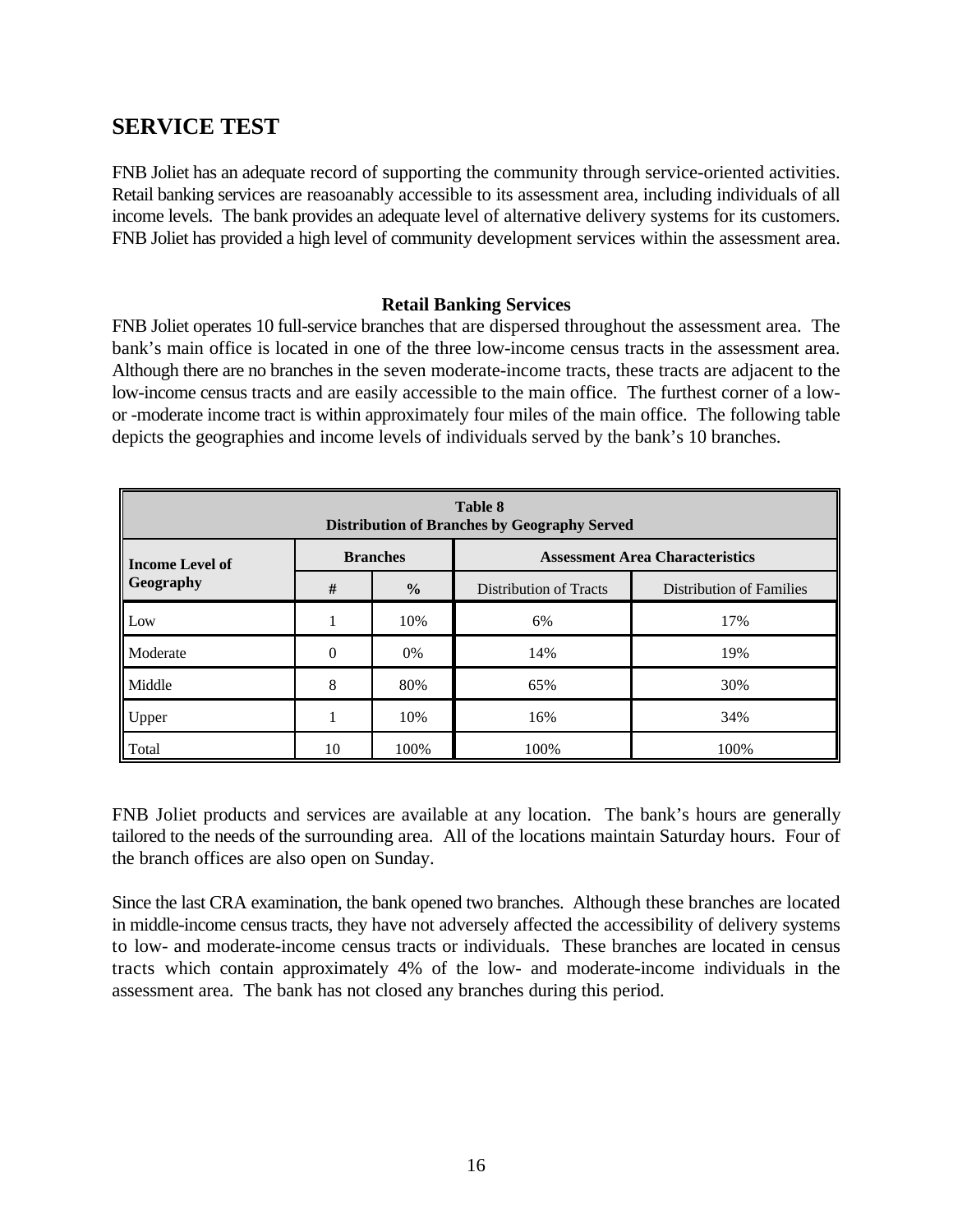#### **Alternative Delivery Systems**

FNB Joliet's alternative delivery systems make services more accessible. The bank operates 20 ATMs throughout the assessment area. All branch locations are equipped with a 24 hour ATM which offers a Spanish language option. The bank also offers First Fone, a free 24 hour telephone banking service. Customers are able to obtain deposit account information, transfer funds between existing deposit accounts, and make loan payments.

#### **Community Development Services**

FNB Joliet provides a relatively high level of community development services in the assessment area. Several bank employees offer community development services to organizations that have as their primary purpose economic development or revitalization and serve low- and moderate-income individuals. Their involvement includes providing technical assistance and sponsoring a counseling program concerning home ownership. In many cases bank employees serve community development organizations in a leadership capacity. Summarized below are some of the programs and organizations.

- Two members of senior management serve in leadership capacities for two economic development organizations which serve the assessment area. These organizations seek to revitalize the assessment area through housing-related projects as well as attracting new employers to the area, including downtown Joliet which is a designated enterprise zone.
- Three bank officers serve an organization which funds local community development programs. These individuals are members of the allocation committee which reviews and approves programs which apply for funding.
- An officer of the bank is a director and treasurer of a local organization which serves low- and moderate-income children.
- In connection with the Richard's Grove Project which targets low- and moderate-income individuals, two FNB Joliet employees were closely involved with the implementation of the project. Also, these employees spent significant time in developing and administering a home buyer's program for potential home buyers of this project.
- FNB offers Free Checking, a low-cost account targeted towards low-income individuals. The bank also provides free government check cashing at all branch locations for all individuals, regardless of whether they maintain an account with the bank.
- FNB provides mortgage payment services for a national organization that provides affordable housing for low- and moderate-income individuals by allowing them to contribute "sweat equity" to purchase a home.